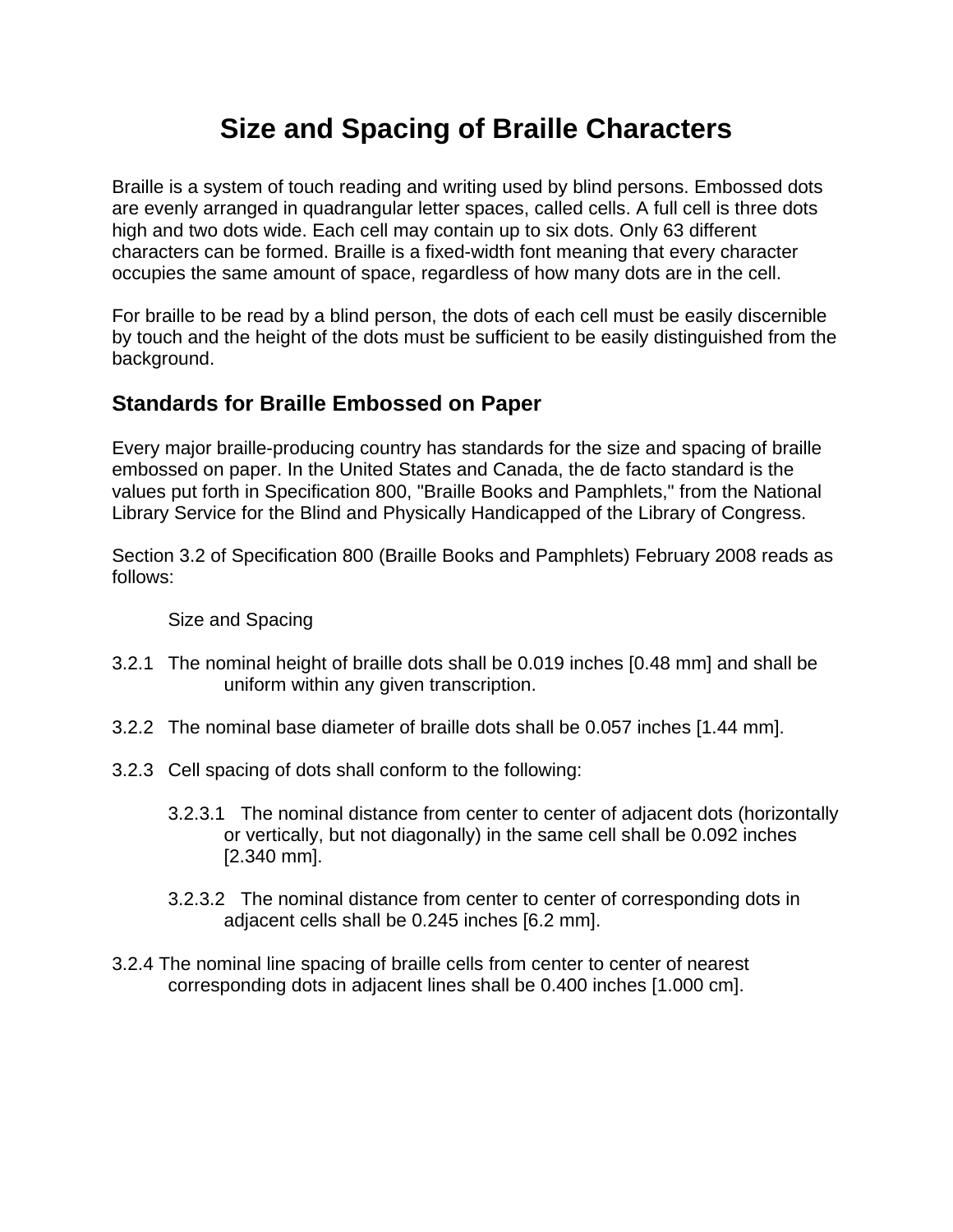## **Standards for Braille Signage**

The standards for creating braille suitable for signage have evolved away from those for paper. There is no one "standard" for braille on signage. Many states have created their own specifications as part of their state building codes; and, while braille size and spacing requirements are part of the Americans with Disabilities Act (ADA), updated standards, based on the International Building Code, have been in process for nearly fifteen years. More detail on the most common standards and their origins is provided below.

The U.S. Access Board is responsible for developing guidelines for the implementation of the ADA. The first Americans with Disabilities Act Accessibility Guidelines (ADAAG) were published in 1991. In Section 4.30.4 of this document, the parameters for the size and spacing of braille characters, even though they were being applied to braille signage, were exactly the same as those from the Library of Congress for braille embossed on paper.

Updated guidelines, called the ABA and ADA Accessibility Guidelines, were published by the Access Board in 2004 and the specifications for braille sizing and spacing were changed significantly. The dimensions required in section 703.3.1 of the new document are exactly the same as those found in ANSI's International Building Code. These are also the first guidelines from the Access Board that specifies that dots should be "domed".

To become legal requirements, the guidelines from the Access Board must be approved by the Department of Justice; and these new guidelines, issued in 2004, have not been approved. As of August 2009, the original ADAAG still stands as the enforceable requirements for much of the country.

Individual states have the right to determine their own laws on subjects not specifically mandated by the federal government and may also exceed federal mandates where they exist. State regulations regarding the ADA must be approved by the Justice Department and must meet at least the minimum standard of the federal mandate. Because the 2004 guidelines are still not approved, the last federal ADA mandates date to 1991, so many states have established or updated their regulations in the interim.

The earliest state to establish its own braille standards was California. Recognizing that existing standards were based on the optimal character size and spacing for braille material embossed on paper, California, when including braille specifications in its state building code for signage, created what is known today as "California Braille". In 1980, the California legislature passed a resolution requiring "that all designers and manufacturers of Braille tactile signage that contract with the State of California shall comply with the California Building Code when designing, developing, manufacturing, or implementing Braille tactile signage".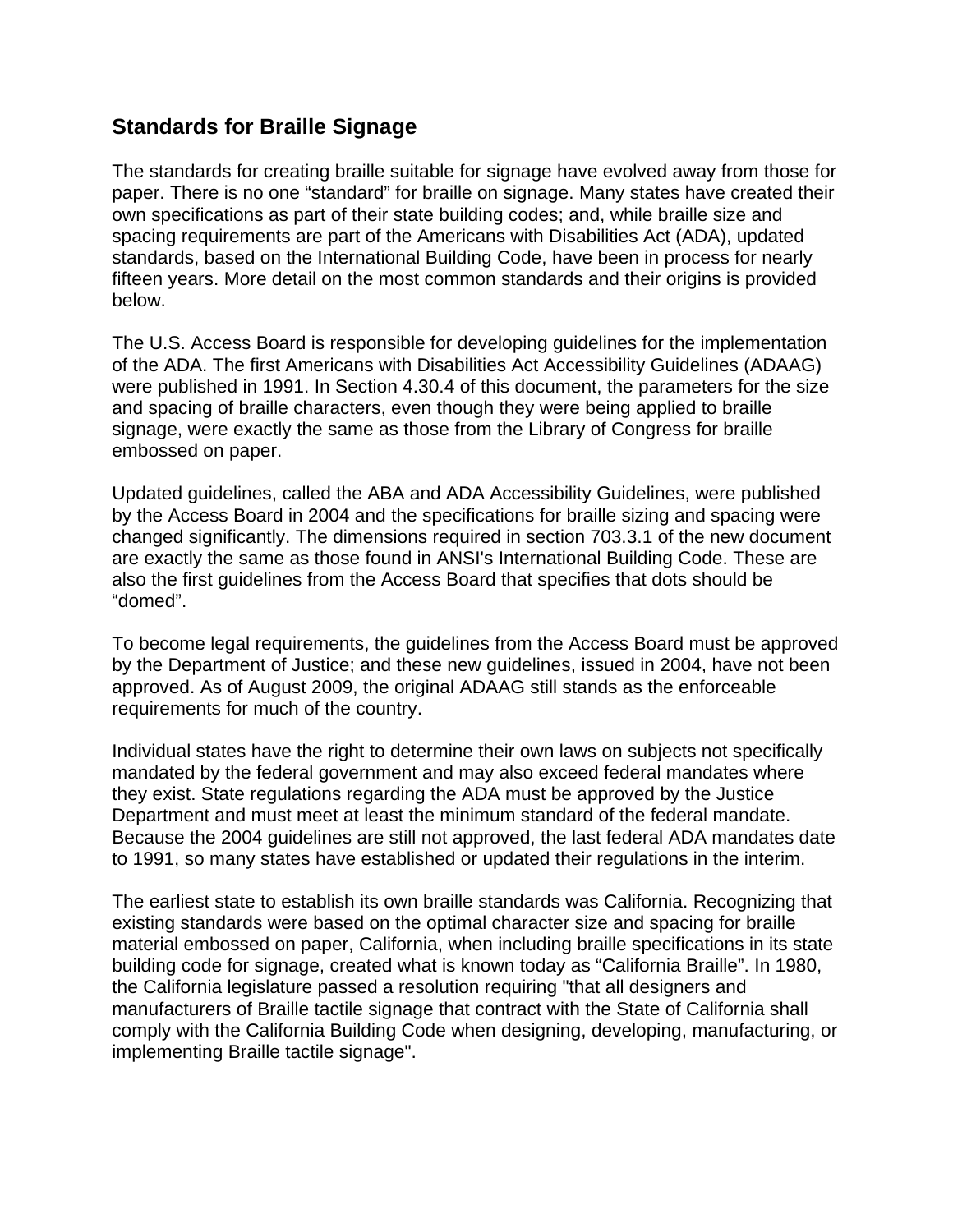Section 1117b.5.6 of the California Code of Regulations, Title 24, the California Building Standards Code is as follows:

1117B.5.6 Braille. Contracted Grade 2 Braille shall be used wherever Braille is required in other portions of these standards. Dots shall be 1/10 inch (2.54 mm) on centers in each cell with 2/10-inch (5.08 mm) space between cells, measured from the second column of dots in the first cell to the first column of dots in the second cell. Dots shall be raised a minimum of 1/40 inch (0.635 mm) above the background. Braille dots shall be domed or rounded.

In the California standard, the parameters of the dot size and spacing are much greater than that of dots on paper. A requirement for rounded dots was included in these requirements in an effort to reduce vandalism and improve readability.

In 1998 and updated in 2003, the American National Standards Institute put forth similar standards in "American National Standard: Accessible and Usable Buildings and Facilities: 2003: Standard and Commentary". Again, the dimensions for braille characters intended for braille on signs are much larger than typically used for braille on paper but in these standards, a range of measurements is specified rather than a specific value.

Chapter 7: Communication Elements and Features includes items for communicating information to persons with hearing and visual impairments. Section 703 details standards for signage and 703.4 discusses braille in general and 703.4-3 details specifications for braille.

| <b>Measurement Range</b>                                            | Minimum in Inches<br>Maximum in Inches |
|---------------------------------------------------------------------|----------------------------------------|
| Dot Base Diameter                                                   | $0.059$ (1.5mm) to<br>0.063(1.6mm)     |
| Distance between two dots in the same cell                          | $0.090$ (2.3mm) to<br>0.100(2.5mm)     |
| Distance between corresponding dots in adjacent<br>cells            | $0.241$ (6.1mm) to<br>0.300(7.6mm)     |
| Dot height                                                          | 0.025 (0.6mm) to<br>0.037(0.9mm)       |
| Distance between corresponding dots from one cell<br>directly below | 0.395 (10.0mm) to<br>0.400(10.2mm)     |

703.4-3 Dimensions